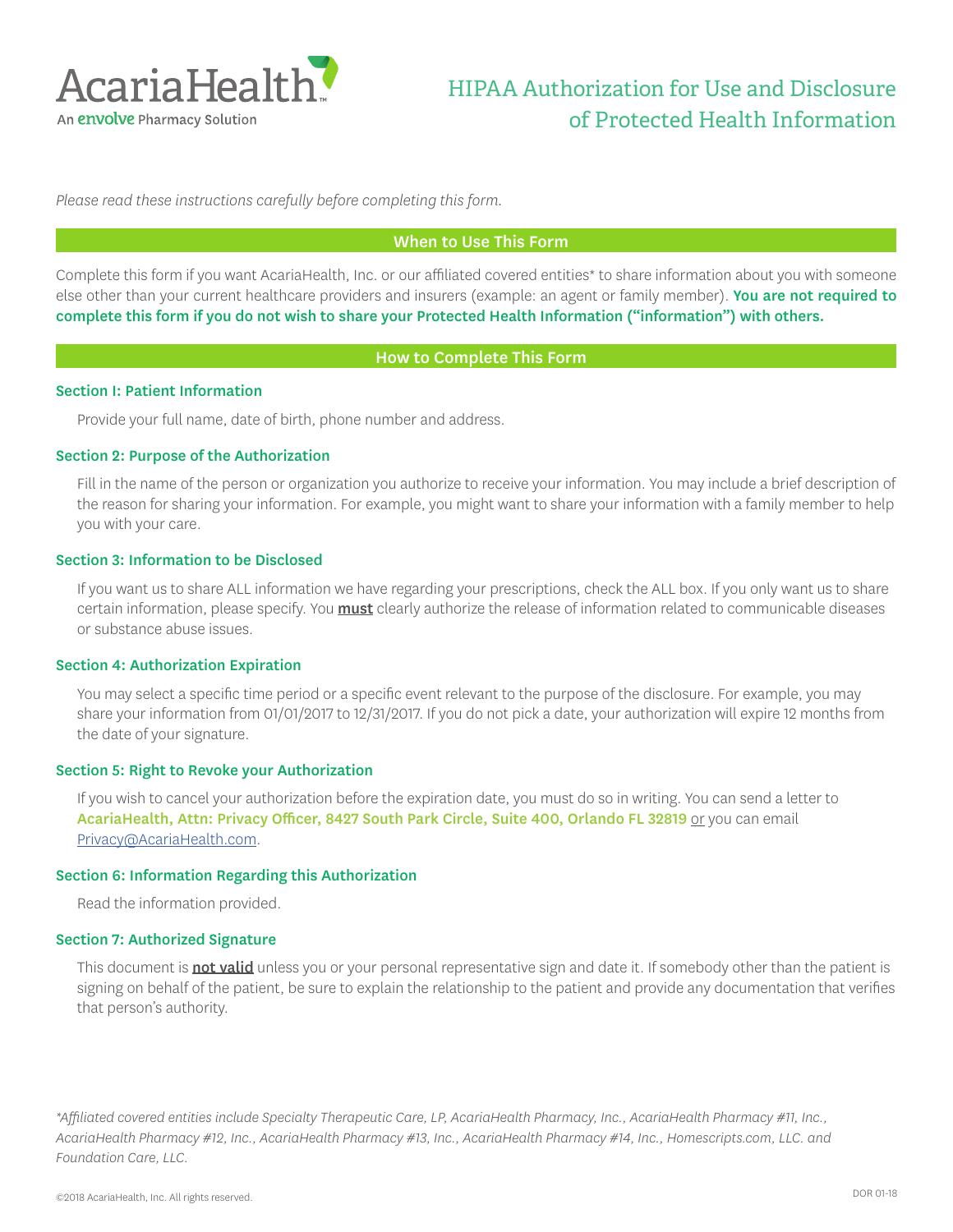

## HIPAA Authorization for Use and Disclosure of Protected Health Information

| <b>Section 1: Patient Information</b>                                                 |                                                                                                                                                                                                                                                                                                                                                                                                                                                                                    |
|---------------------------------------------------------------------------------------|------------------------------------------------------------------------------------------------------------------------------------------------------------------------------------------------------------------------------------------------------------------------------------------------------------------------------------------------------------------------------------------------------------------------------------------------------------------------------------|
|                                                                                       |                                                                                                                                                                                                                                                                                                                                                                                                                                                                                    |
|                                                                                       |                                                                                                                                                                                                                                                                                                                                                                                                                                                                                    |
|                                                                                       |                                                                                                                                                                                                                                                                                                                                                                                                                                                                                    |
|                                                                                       | Section 2: Purpose of the Authorization                                                                                                                                                                                                                                                                                                                                                                                                                                            |
| pharmacy services I have received from AcariaHealth, as set forth below:              | I authorize AcariaHealth, Inc. and any of its affiliated covered entities to disclose my protected health information, such as                                                                                                                                                                                                                                                                                                                                                     |
| You may release this information to: (please print)                                   |                                                                                                                                                                                                                                                                                                                                                                                                                                                                                    |
|                                                                                       | Phone: Note and the second service of the service of the service of the service of the service of the service of the service of the service of the service of the service of the service of the service of the service of the                                                                                                                                                                                                                                                      |
|                                                                                       |                                                                                                                                                                                                                                                                                                                                                                                                                                                                                    |
|                                                                                       |                                                                                                                                                                                                                                                                                                                                                                                                                                                                                    |
|                                                                                       | <b>Section 3: Information to be Disclosed</b>                                                                                                                                                                                                                                                                                                                                                                                                                                      |
|                                                                                       | $\Box$ All pharmacy related records $\Box$ Other: (please specify) $\Box$ All pharmacy related records $\Box$ Other: (please specify)                                                                                                                                                                                                                                                                                                                                              |
|                                                                                       |                                                                                                                                                                                                                                                                                                                                                                                                                                                                                    |
|                                                                                       | □ Records related to a Mental Health Condition, Alcohol or Substance abuse, HIV/AIDS, or other sexually transmitted or<br>communicable diseases. You must clearly authorize the release of this information by checking this box.                                                                                                                                                                                                                                                  |
|                                                                                       | <b>Section 4: Authorization Expiration</b>                                                                                                                                                                                                                                                                                                                                                                                                                                         |
|                                                                                       | This authorization is valid from (date):<br>Let of date):<br>Compare line provided by the spire on the following date, event or                                                                                                                                                                                                                                                                                                                                                    |
|                                                                                       | Section 5: Right to Revoke your Authorization                                                                                                                                                                                                                                                                                                                                                                                                                                      |
| The cancellation will not apply to any information shared before that date.           | I understand that I have the right to cancel this authorization at any time by notice in writing to the AcariaHealth Privacy Office.                                                                                                                                                                                                                                                                                                                                               |
|                                                                                       | Section 6: Information Regarding this Authorization                                                                                                                                                                                                                                                                                                                                                                                                                                |
| signing of this form.<br>will not share it with someone else.<br>$\ddot{\phantom{0}}$ | I understand that this authorization is voluntary and treatment and/or payment for claims is not conditioned upon the<br>I also understand that AcariaHealth cannot promise that the person or organization you share your health information with<br>AcariaHealth, Inc., its affiliated covered entities, employees and officers are released from any legal responsibility or liability<br>for disclosure of the above information to the extent indicated or authorized herein. |
|                                                                                       | <b>Section 7: Authorized Signature</b>                                                                                                                                                                                                                                                                                                                                                                                                                                             |
| Signature of patient or legal representative:                                         | <u> 1980 - Johann Barn, amerikan bestemannten bestemannten bestemannten bestemannten bestemannten bestemannten b</u><br>Date:                                                                                                                                                                                                                                                                                                                                                      |
|                                                                                       | If signing on behalf of patient, describe your authority/relationship to patient and provide related documentation                                                                                                                                                                                                                                                                                                                                                                 |
|                                                                                       |                                                                                                                                                                                                                                                                                                                                                                                                                                                                                    |
|                                                                                       | *Affiliated covered entities include Specialty Therapeutic Care, LP, AcariaHealth Pharmacy, Inc., AcariaHealth Pharmacy #11, Inc.,                                                                                                                                                                                                                                                                                                                                                 |

*AcariaHealth Pharmacy #12, Inc., AcariaHealth Pharmacy #13, Inc., AcariaHealth Pharmacy #14, Inc., Homescripts.com, LLC. and Foundation Care, LLC.*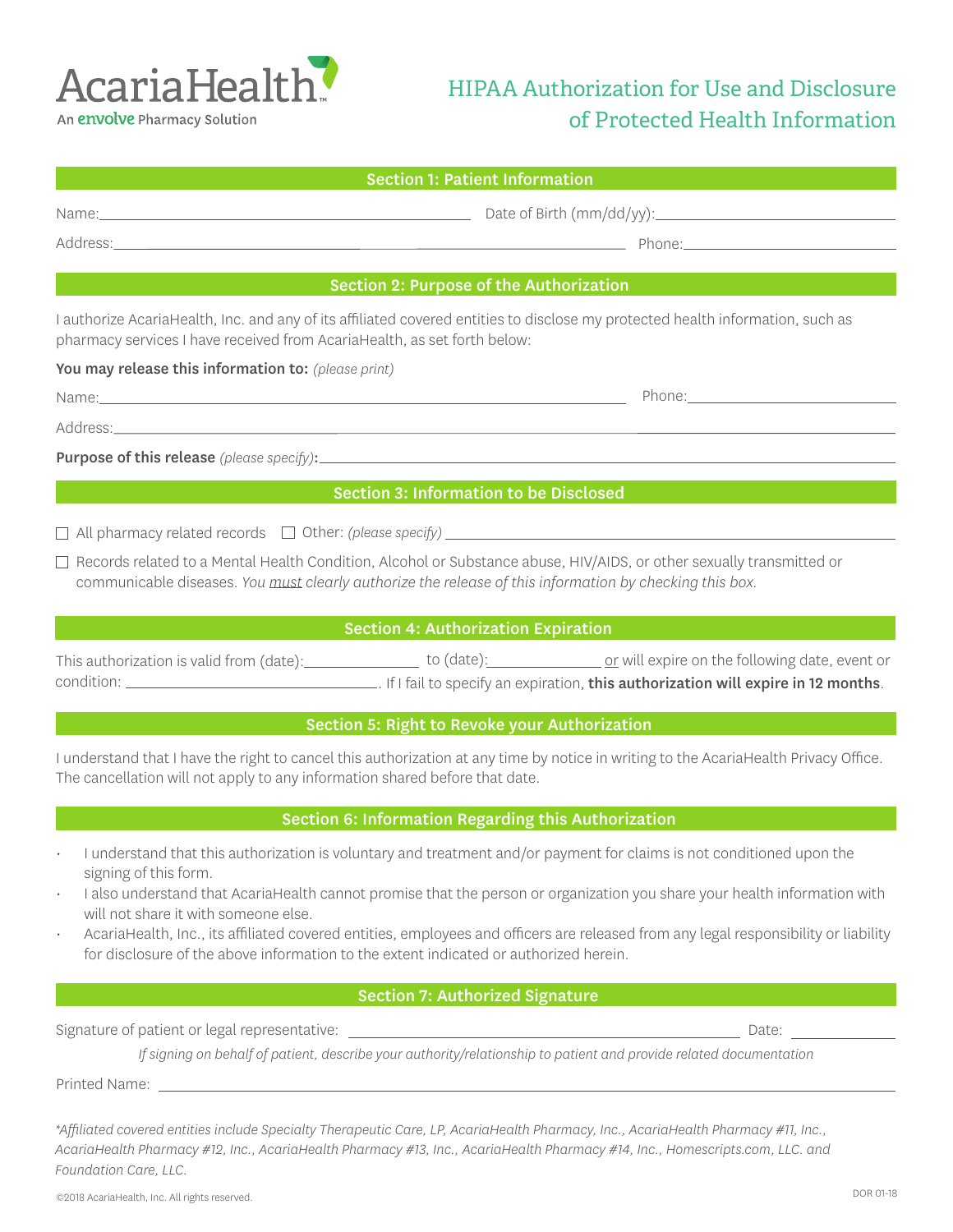

# Language Assistance / Nondiscrimination Notice

## Nondiscrimination Notice

AcariaHealth complies with applicable Federal civil rights laws and does not discriminate on the basis of race, color, national origin, age, disability, or sex. AcariaHealth does not exclude people or treat them differently because of race, color, national origin, age, disability, or sex.

AcariaHealth:

- Provides free aids and services to people with disabilities to communicate effectively with us, such as:
	- o Qualified sign language interpreters
	- o Written information in other formats (large print, audio, accessible electronic formats, other formats)
- Provides free language services to people whose primary language is not English, such as:
	- o Qualified interpreters
	- o Information written in other languages

If you need these services, please call 1-800-511-5144, TTY: 711.

If you believe that AcariaHealth has failed to provide these services or discriminated in another way on the basis of race, color, national origin, age, disability or sex, you can file a grievance with:

Civil Rights Coordinator

6923 Lee Vista Blvd., Suite 300

Orlando, FL 32822

Telephone Number: 1-800-511-5144, TTY: 711

Fax: 1-877-541-1503

You can file a grievance in person or by mail, or by fax. If you need help filing a grievance, AcariaHealth is available to help you.

You can also file a civil rights complaint with the U.S. Department of Health and Human Services, Office for Civil Rights, electronically through the Office for Civil Rights Complaint Portal, available at https://ocrportal.hhs.gov/ocr/portal/lobby.jsf, or by mail or phone at:

U.S. Department of Health and Human Services

200 Independence Avenue, SW

Room 509F, HHH Building, Washington, D.C. 20201

Telephone Number: 1-800-368-1019, 800-537-7697 (TDD)

Complaint forms are available at [https://www.hhs.gov/ocr/office/file/index.html.](https://www.hhs.gov/ocr/office/file/index.html)